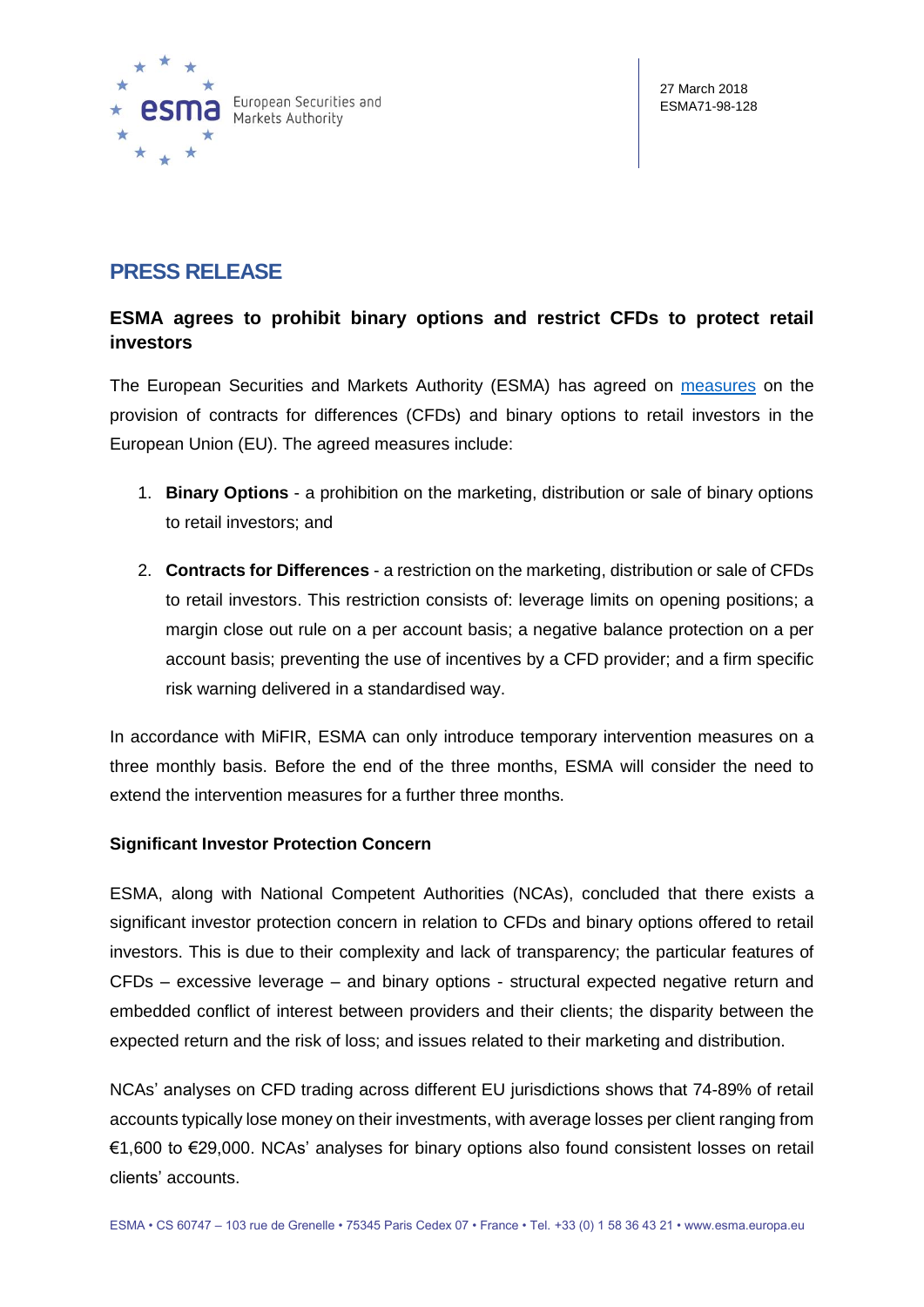

These measures were agreed by ESMA's Board of Supervisors on 23 March 2018.

Steven Maijoor, Chair, said:

"The agreed measures ESMA is announcing today will guarantee greater investor protection across the EU by ensuring a common minimum level of protection for retail investors. The new measures on CFDs will for the first time ensure that investors cannot lose more money than they put in, restrict the use of leverage and incentives, and provide a risk warning for investors. For binary options, the prohibition we are announcing is needed to protect investors due to the products' characteristics.

"The combination of the promise of high returns, easy-to-trade digital platforms, in an environment of historical low interest rates has created an offer that appeals to retail investors. However, the inherent complexity of the products and their excessive leverage – in the case of CFDs – has resulted in significant losses for retail investors.

"A pan-EU approach is required given the cross-border nature of these products, and ESMA's intervention is the most appropriate and efficient tool to address this major investor protection issue."

## **CFDs – agreed measures**

The product intervention measures ESMA has agreed under Article 40 of the Markets in Financial Instruments Regulation include:

- 1. Leverage limits on the opening of a position by a retail client from 30:1 to 2:1, which vary according to the volatility of the underlying:
	- 30:1 for major currency pairs;
	- 20:1 for non-major currency pairs, gold and major indices;
	- 10:1 for commodities other than gold and non-major equity indices;
	- 5:1 for individual equities and other reference values;
	- 2:1 for cryptocurrencies;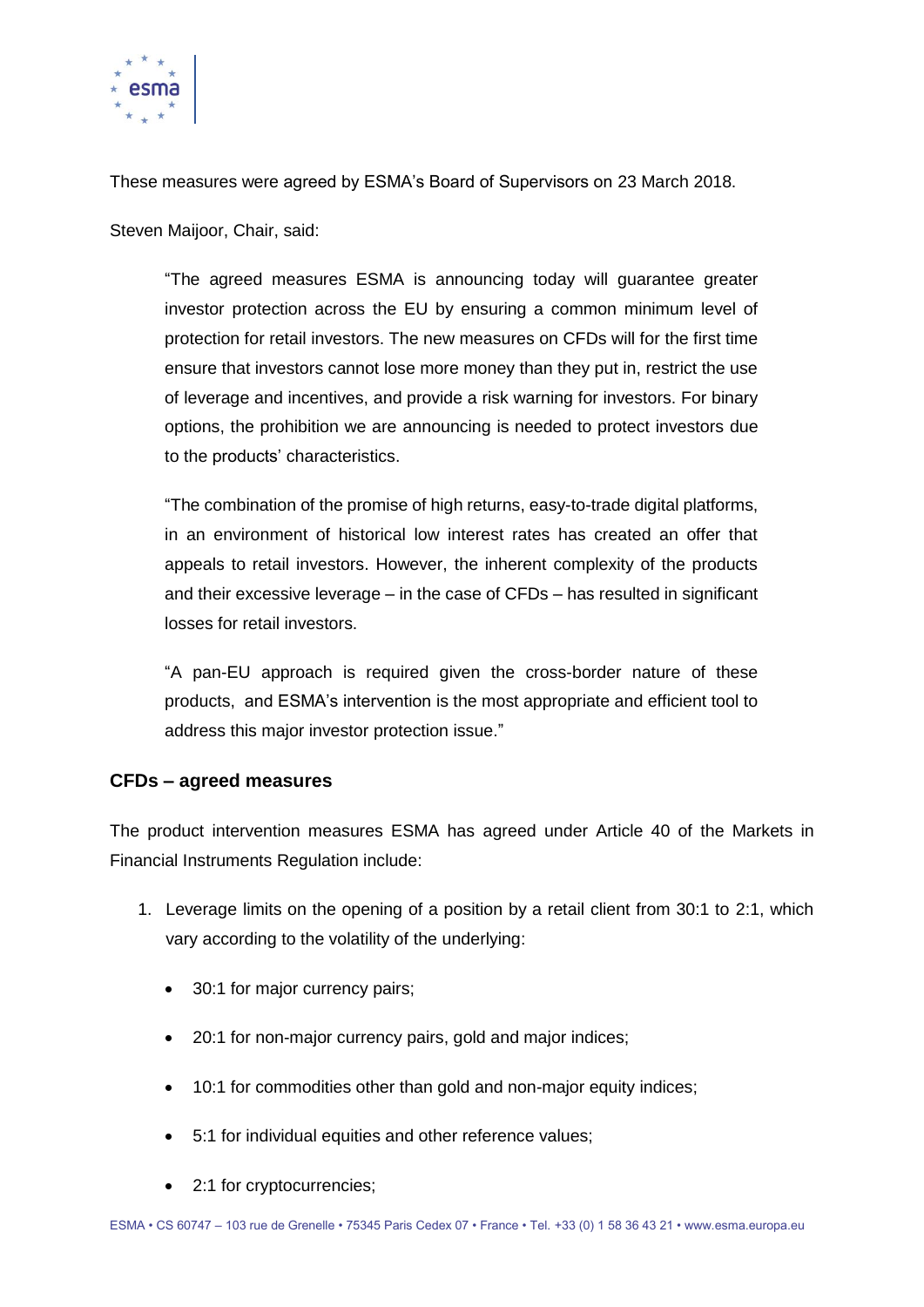

- 2. A margin close out rule on a per account basis. This will standardise the percentage of margin (at 50% of minimum required margin) at which providers are required to close out one or more retail client's open CFDs;
- 3. Negative balance protection on a per account basis. This will provide an overall guaranteed limit on retail client losses;
- 4. A restriction on the incentives offered to trade CFDs; and
- 5. A standardised risk warning, including the percentage of losses on a CFD provider's retail investor accounts.

### **Next steps**

ESMA intends to adopt these measures in the official languages of the EU in the coming weeks, following which ESMA will publish an official notice on its website. The measures will then be published in the Official Journal of the EU (OJ) and will start to apply one month, for binary options, and two months, for CFDs, after their publication in the OJ.